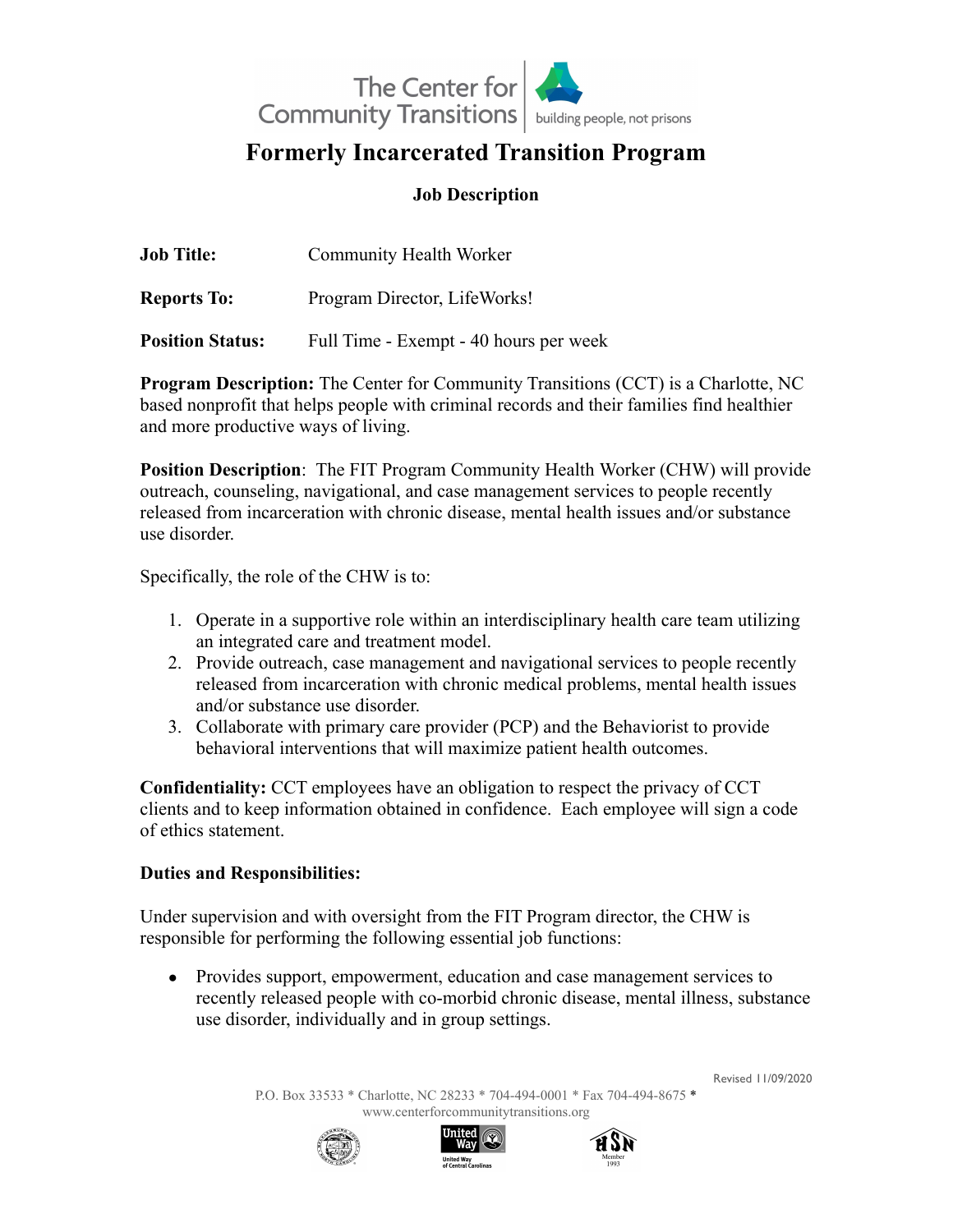

- Recruit patients to the FIT Program by outreach activities in the community, reentry council, prison, or local jails.
- Participates in Transitions Clinic Network Community Health Worker training and activities
- Conducts periodic assessments of patient's substance use, physical activity, dietary habits, cigarette smoking habits, and social and economic resources.
- Conducts home visits when appropriate and necessary.
- Educates clients with chronic illness about evidence-based standards of care and self-management of their chronic illness.
- Educates patients about the health care system and facilitates relationship building between the two.
- Documents work with patients through appropriate record keeping that follows the project's policies and procedures.
- Consents FIT clients for research protocols and performs baseline surveys if they agree
- Makes referrals for needed services and facilitates access to community resources.
- Regularly participates in FIT Program meetings.
- Participates/assists as needed in any activities related to the Charlotte Community Health Clinic, which is the main provider of medical care for FIT clients.
- Work in collaboration with partners of the NC FIT Program
- Attend continuing education classes for community health workers
- May act as preceptor for community health worker students, interns and other community health worker colleagues.
- Advises patients and others regarding health care and other facilities available to them; assists patients in utilizing such services; makes follow-up contacts when required.
- Serves as liaison between the professional staff and the community,
- May provide language interpretation services in contacts with non-English speaking clients.
- Assists in gathering and evaluating data concerning the program to which assigned; may perform incidental clerical duties such as keeping records, answering the telephone and arranging client appointments.
- May transport ambulatory patients between their homes and clinics, hospitals or other social agencies; may transport staff members to meetings with administration approval. and as allowed by Covid safety protocols.
- These duties may be modified and functions of the job description based on the needs of the organization.

Revised 11/09/2020





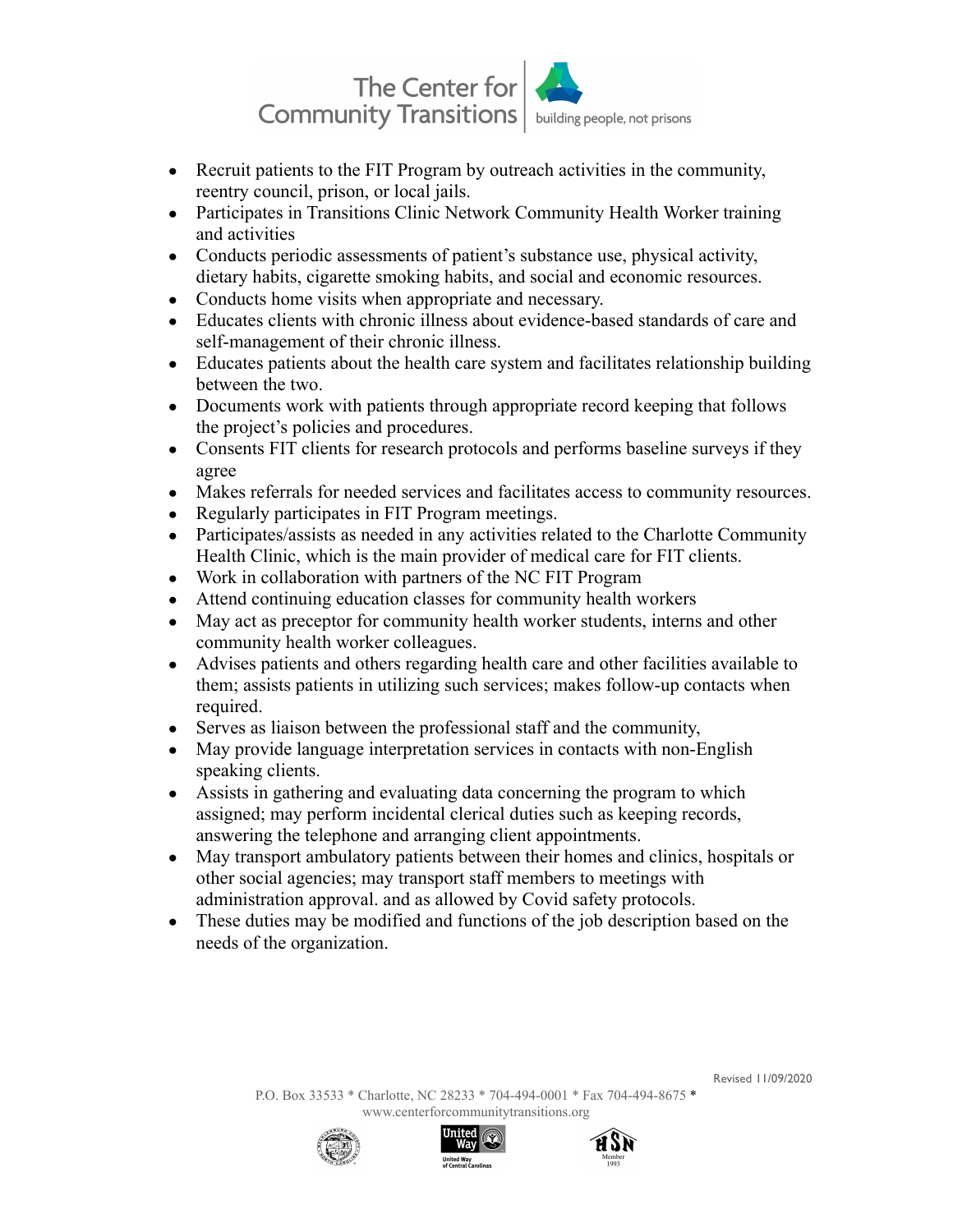

### **Knowledge/Experience:**

- History of prior incarceration
- Experience living or working in Mecklenburg County, NC
- Experience working with marginalized communities, including those with a history of substance abuse and mental illness.
- A Community Health Worker certificate from a formal program or a minimum of two years of community health worker experience preferred.
- Valid NC Driver's license with good driving record

### **Desired Skills:**

- Minimum of high school diploma or GED.
- Experience working with current or formerly incarcerated individuals.
- Experience working with health care systems, substance use treatment programs, community-based organizations.
- (2) Years of verifiable experience providing information, education, intervention and/or referral services to culturally diverse populations and/or community health worker certificate.
- Recent experience (last 5 years) working as part of a multi-disciplinary team, collaboratively practicing with PCPs, health workers, health educators, and other health professionals.
- Bilingual English/Spanish
- Experience with client assessment, treatment planning, conducting interviews/investigations, advising/counseling clients, and participating in health promotion and health education activities.
- Excellent verbal and written communication skills.
- Excellent organization, follow through, and ability to manage multiple priorities in a fast-paced environment with multiple collaborators.
- Demonstrated excellent attendance and reliability.
- Able to work flexible job hours.
- Willingness to work in various environments, including prison/jail settings, home visits at SRO or patient's residence,
- Requires a high level of mobility in order to be able to provide outreach at various locations if needed.
- Manual dexterity to operate office equipment, including keyboard, copier, telephone.
- Must be able to view and work on a computer for a long period of time, ability to use Microsoft office and internet.